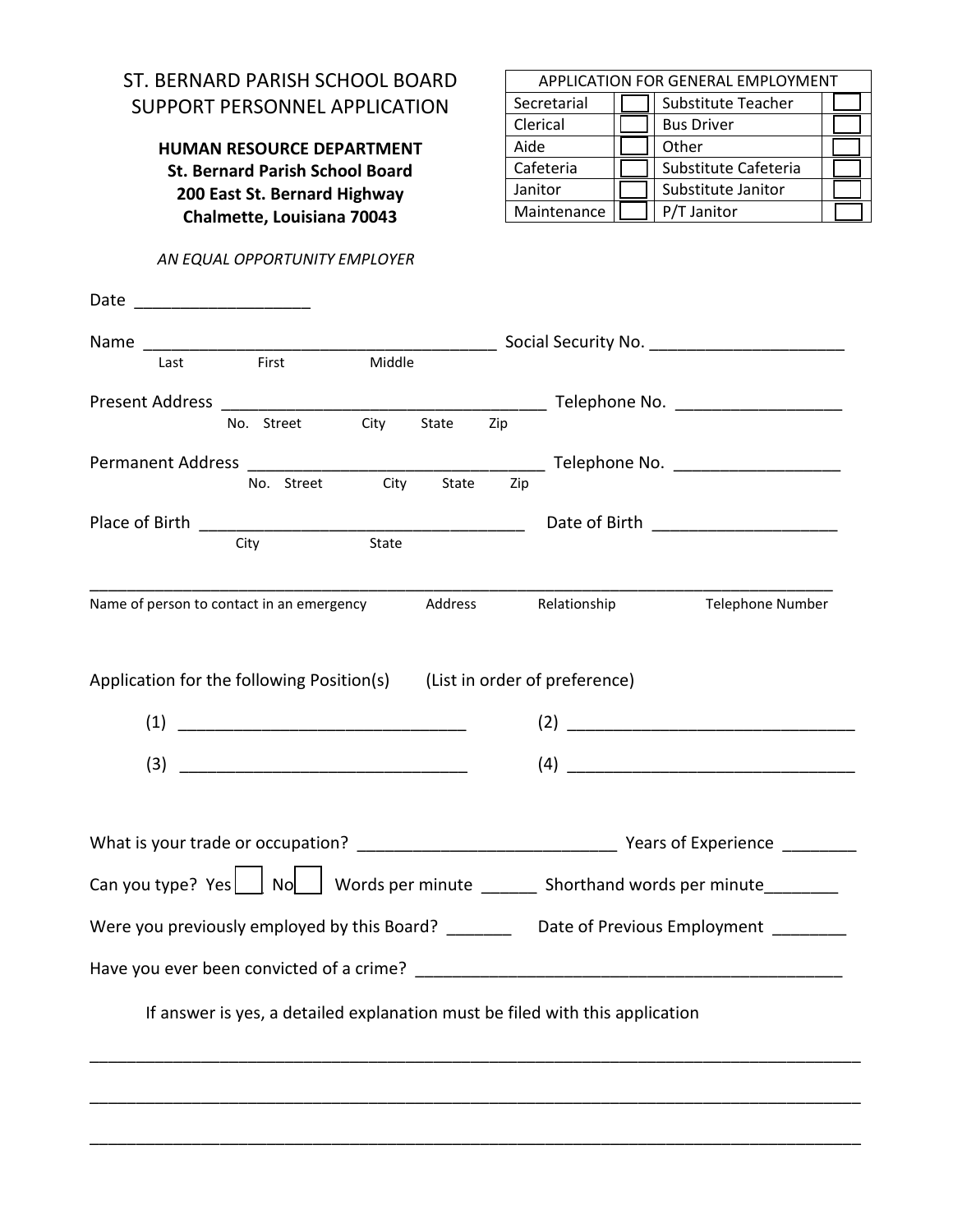## **Record of Education**

| School             | Name and Address of | Course   | Years |          | Choose Last | Did you   | List of    |
|--------------------|---------------------|----------|-------|----------|-------------|-----------|------------|
|                    | School              | of Study |       | Attended | Year        | Graduate? | Diploma or |
|                    |                     |          | From  | To       | Completed   |           | Degree     |
| Elementary         |                     |          |       |          |             |           |            |
| High               |                     |          |       |          |             |           |            |
| College            |                     |          |       |          |             |           |            |
| Other<br>(Specify) |                     |          |       |          |             |           |            |

|                                                                                  |                               | <b>Military Service Record</b> |                                                                                                                                                                                  |  |  |  |  |  |  |  |
|----------------------------------------------------------------------------------|-------------------------------|--------------------------------|----------------------------------------------------------------------------------------------------------------------------------------------------------------------------------|--|--|--|--|--|--|--|
|                                                                                  |                               |                                |                                                                                                                                                                                  |  |  |  |  |  |  |  |
|                                                                                  |                               |                                | Were you in U.S. Armed Forces? Yes $\boxed{\underline{\hspace{1cm}}}$ No $\boxed{\phantom{\underline{\hspace{1cm}}} }$ If yes, what branch? $\phantom{\underline{\hspace{1cm}}}$ |  |  |  |  |  |  |  |
|                                                                                  | Month Day Year Month Day Year |                                |                                                                                                                                                                                  |  |  |  |  |  |  |  |
| List duties in the service including special training: _________________________ |                               |                                |                                                                                                                                                                                  |  |  |  |  |  |  |  |
| Have you taken any training under the G.I. Bill of Rights?                       |                               |                                |                                                                                                                                                                                  |  |  |  |  |  |  |  |

If yes, what training did you take? \_\_\_\_\_\_\_\_\_\_\_\_\_\_\_\_\_\_\_\_\_\_\_\_\_\_\_\_\_\_\_\_\_\_\_\_\_\_\_\_\_\_\_\_\_

**References** 

| Name and Occupation | Address | Phone Number |
|---------------------|---------|--------------|
|                     |         |              |
|                     |         |              |
|                     |         |              |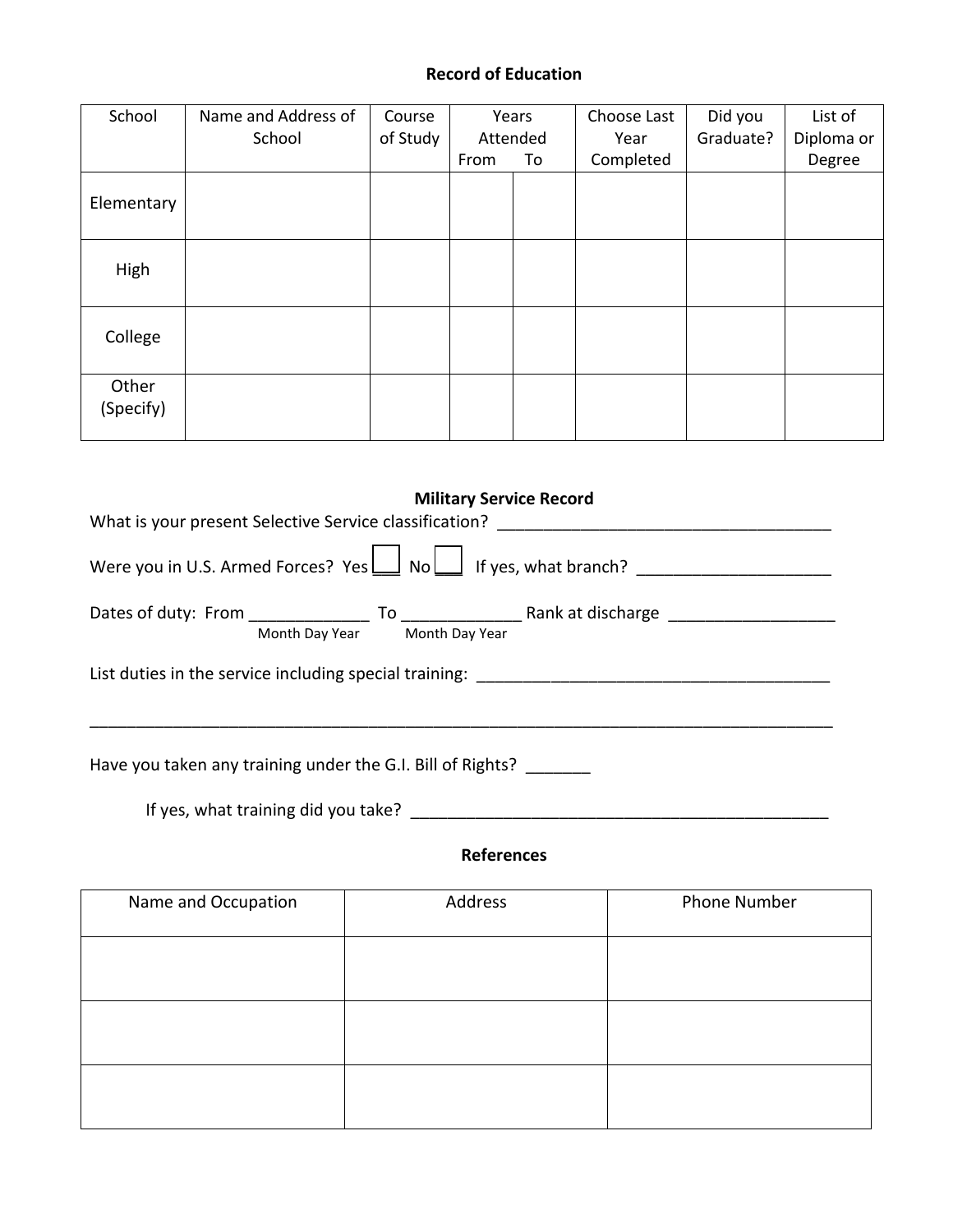## **List below present and past employment, beginning with your most recent.**

| Name and                      | From    | To      | Describe in     | Weekly          | Weekly | Reason for | Name of    |  |
|-------------------------------|---------|---------|-----------------|-----------------|--------|------------|------------|--|
| Address of                    | Mo. Yr. | Mo. Yr. | detail the work | <b>Starting</b> | Last   | Leaving    | Supervisor |  |
| Company and                   |         |         | you did         | Salary          | Salary |            |            |  |
| Type of Business              |         |         |                 |                 |        |            |            |  |
|                               |         |         |                 |                 |        |            |            |  |
|                               |         |         |                 |                 |        |            |            |  |
|                               |         |         |                 |                 |        |            |            |  |
|                               |         |         |                 |                 |        |            |            |  |
| <b>Description of Duties:</b> |         |         |                 |                 |        |            |            |  |
|                               |         |         |                 |                 |        |            |            |  |

| Name and<br>Ш.                | From    | To      | Describe in     | Weekly          | Weekly | Reason for | Name of    |  |  |
|-------------------------------|---------|---------|-----------------|-----------------|--------|------------|------------|--|--|
| Address of                    | Mo. Yr. | Mo. Yr. | detail the work | <b>Starting</b> | Last   | Leaving    | Supervisor |  |  |
| Company and                   |         |         | you did         | Salary          | Salary |            |            |  |  |
| <b>Type of Business</b>       |         |         |                 |                 |        |            |            |  |  |
|                               |         |         |                 |                 |        |            |            |  |  |
|                               |         |         |                 |                 |        |            |            |  |  |
|                               |         |         |                 |                 |        |            |            |  |  |
|                               |         |         |                 |                 |        |            |            |  |  |
| <b>Description of Duties:</b> |         |         |                 |                 |        |            |            |  |  |
|                               |         |         |                 |                 |        |            |            |  |  |

| III. Name and                 | From    | To      | Describe in     | Weekly          | Weekly | Reason for | Name of    |  |  |
|-------------------------------|---------|---------|-----------------|-----------------|--------|------------|------------|--|--|
| Address of                    | Mo. Yr. | Mo. Yr. | detail the work | <b>Starting</b> | Last   | Leaving    | Supervisor |  |  |
| Company and                   |         |         | you did         | Salary          | Salary |            |            |  |  |
| <b>Type of Business</b>       |         |         |                 |                 |        |            |            |  |  |
|                               |         |         |                 |                 |        |            |            |  |  |
|                               |         |         |                 |                 |        |            |            |  |  |
|                               |         |         |                 |                 |        |            |            |  |  |
|                               |         |         |                 |                 |        |            |            |  |  |
| <b>Description of Duties:</b> |         |         |                 |                 |        |            |            |  |  |
|                               |         |         |                 |                 |        |            |            |  |  |

May we contact the employers listed above? \_\_\_\_\_\_\_\_\_\_\_\_ If not, indicate by number which one(s)

you do not wish us to contact.

Are there any experiences, skills or qualifications that you feel would especially fit you for work with

the School Board? If yes, describe:  $\blacksquare$ 

The facts set forth above in my application for employment are true and complete. I understand that if employed, false statements on this application shall be considered sufficient cause for dismissal. You are hereby authorized to make any investigation of my personal history and financial and credit record through any investigation or credit agencies or bureaus of your choice.

\_\_\_\_\_\_\_\_\_\_\_\_\_\_\_\_\_\_ \_\_\_\_\_\_\_\_\_\_\_\_\_\_\_\_\_\_\_\_\_\_\_\_\_\_\_\_\_\_\_\_\_\_\_\_\_